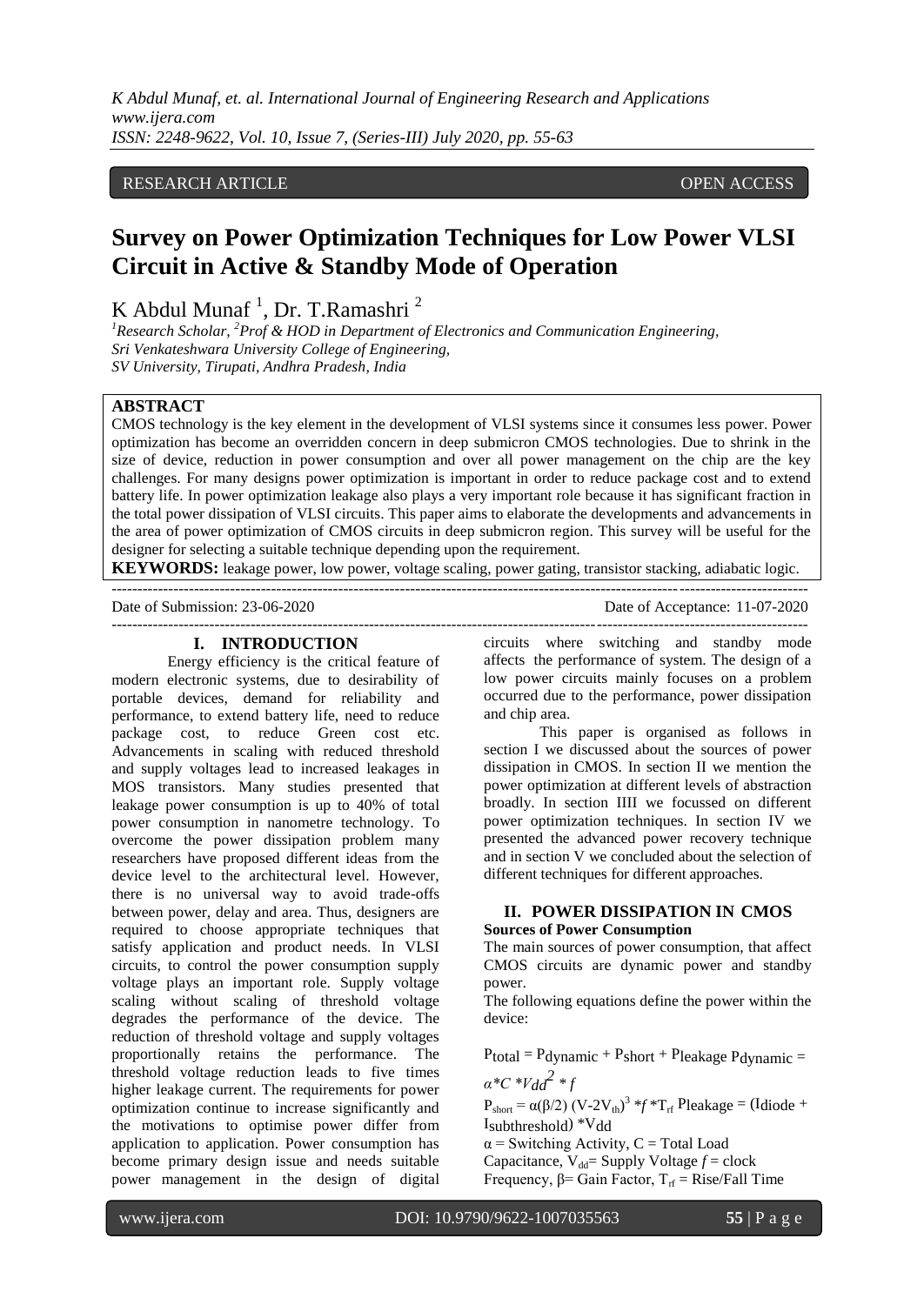(gate inputs),  $Vth = Threshold Voltage$ .



Dynamic power or active power is the power consumed by the device when it switches from one state to another state actively. It consists of switching power due to charging and discharging the loads on the device and short circuit power, consumed during output transitions due to current flowing from the supply to ground. Leakage power is actually consumed when the device is both static and switching, but generally the main concern with leakage power is during inactive state of device. This is the power which should be concentrated more in deep submicron design of device as it exponentially depends on size of the device. Fig.1 shows both dynamic power and leakage power consumption that occur in CMOS circuits. In deep submicron technology sub- threshold leakage current is problematic because it increases as transistor threshold voltages (Vth) decrease. At 90 nm, leakage power can represent as much as 50 percent of the total power consumed by a chip, depending on the design. In addition, high leakage power can exponentially increase reliability related failures, even in standby which is represented in fig 2.



**Fig.2** Leakage power and active power at different deep submicron CMOS technologies.

# **III. OPTIMIZATION AT DIFFERENT LEVELS OF ABSTRACTION**

An integrated low power methodology requires optimization at all design abstraction levels as mentioned below.

### **3.1 System level**

Qiaing Tong et al discussed about power optimization at system level. System level design consists of the mapping of a high-level system model on to an architecture. in order to achieve about 75 % of power optimization different processing algorithms and architectures are needed with proper executable specifications. The choice of algorithm used can impact the power cost because it determines the runtime complexity of a program. Some of the techniques used for system level power optimization are Adaptive Voltage Scaling (AVS), Memory access reduction, branching reduction, Loop unrolling and combining, Loop unrolling and combining Hardware are preferable.

## **3.2 Algorithm level**

Chetan Sharma et al discussed that power consumption at algorithm level relates the proper choice of algorithm, word length, modular interfaces, technology implementation, software and hardware selection, and behavioural constrains and trade-off will minimise the power requirement. The algorithm which is more useful is which have minimum number of operations because it will require less hardware. By increasing concurrency, we can increase efficiency of that device.

## **3.3 Architecture level**

Chetan Sharma et al discussed that impact of low-power techniques on the architecture level can be more significant than at the gate level. He mentioned the techniques parallelism, pipeline, distributed processing and power management, can be used to reduce the power dissipation at architecture level. The techniques like both parallelism and pipelining can optimise the power an at the expense of area while maintaining the same throughput. The combination of pipelining and parallelism can result in further power reduction, because the power supply voltage can be reduced aggressively and also, he mentioned by multiple frequency and voltage islands, reduction in switching activity and through logic transformations approaches can be implemented at architecture level to reduce the consumption of power.

#### **3.4 Gate level**

Amberly Babu et al discussed that at gate level we get accurate verification of power consumption. Up to 20%of power can be saved by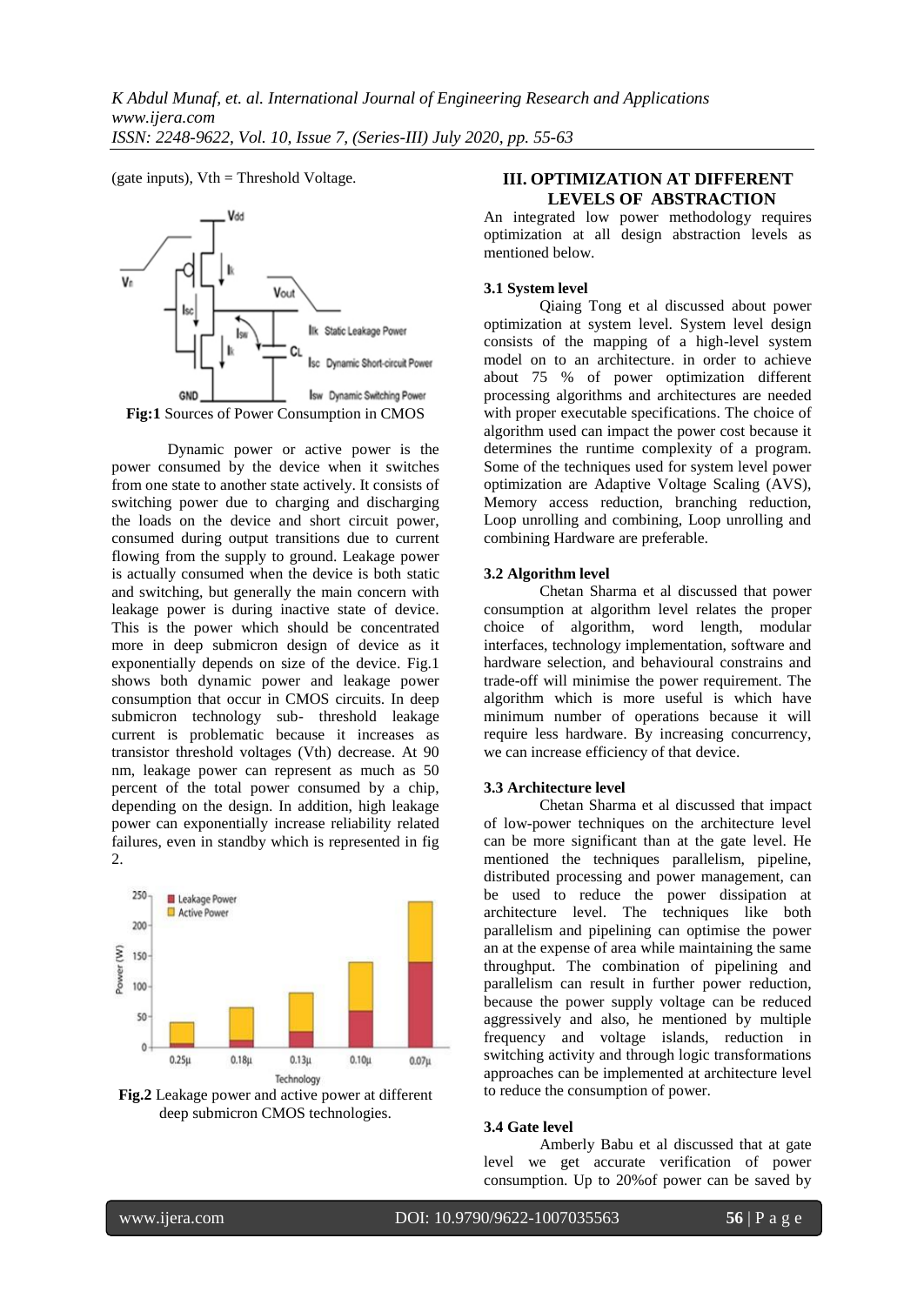implementing clock gating, power gating, clock tree optimization techniques. at gate level also we can employ logic level transformations to reduce switching activity there by reducing power consumption.

#### **3.5 Transistor level**

Sumitha Gupta et al mentioned that advanced process can built transistors with different threshold voltages. Up to 30% of power can be saved by using a mixture of CMOS transistors with multiple threshold voltages. There are two different thresholds are available, generally called high Vth and low Vth. High threshold transistors are slower but leak less, and can be used in non- critical circuits.

Fig.3 shown below gives the details of power saving, speed and error trade off at different level of abstraction



**Fig.3.**Power optimization at different levels of Abstraction with power saving speed and error [9]

## **IV. POWER OPTIMIZATION TECHNIQUES**

# **4.1 Static Power Reduction Techniques**

There are various leakage power reduction techniques based on modes of operation of systems. The two operational modes are a) active mode and b) standby (or) idle mode. To minimize this power, technology scaling, voltage scaling, clock frequency scaling, reduction of switching activity, etc., were widely used.

#### **4.1.1 Multi-Vth optimization/ (Multi Threshold - MTCMOS):**

P. Sreenivasulu etal discussed that MTCMOS (Multiple Threshold CMOS) is very effective technique in reducing leakage currents in the standby mode. This technique utilizes transistor with multiple threshold voltages $(V<sub>th</sub>)$ to optimise power and delay. Here low voltage devices were used in critical delay paths to minimize clock periods. Higher voltage devices were used on noncritical paths to reduce static leakage power without incurring a delay penalty.



**Fig.4** MTCMO Stechnique [10]

He also discussed that this technique reduces several orders of magnitude reduction in leakage power through two effects. First. if the original CMOS circuit effective leakage width is reduced to the width of the single "off" nMOS Transistor second the increase in an exponential reduction in leakage power can be achieved due to increased threshold voltage. in this if the sleep transistor is turned off more strongly further reduction in leakage can be achieved.

#### **4.1.2 Transistor Stacking**

Narendra et al, showed that stacking of two OFF transistors which significantly reduce subthreshold leakage compared to a single OFF transistor. It is an effective way toreduce leakage power in active mode. Transistor stacking technique uses the dependence of Isub on the source terminal voltage Vs. With the increase of Vs of the transistor, the subthreshold leakage current reduces exponentially. If natural stacking of transistors does not exist in a circuit, then to utilize the stacking effect a single transistor of width W is replaced by two transistors each of width W/2. This is called forced stacking as shown in Figure 5.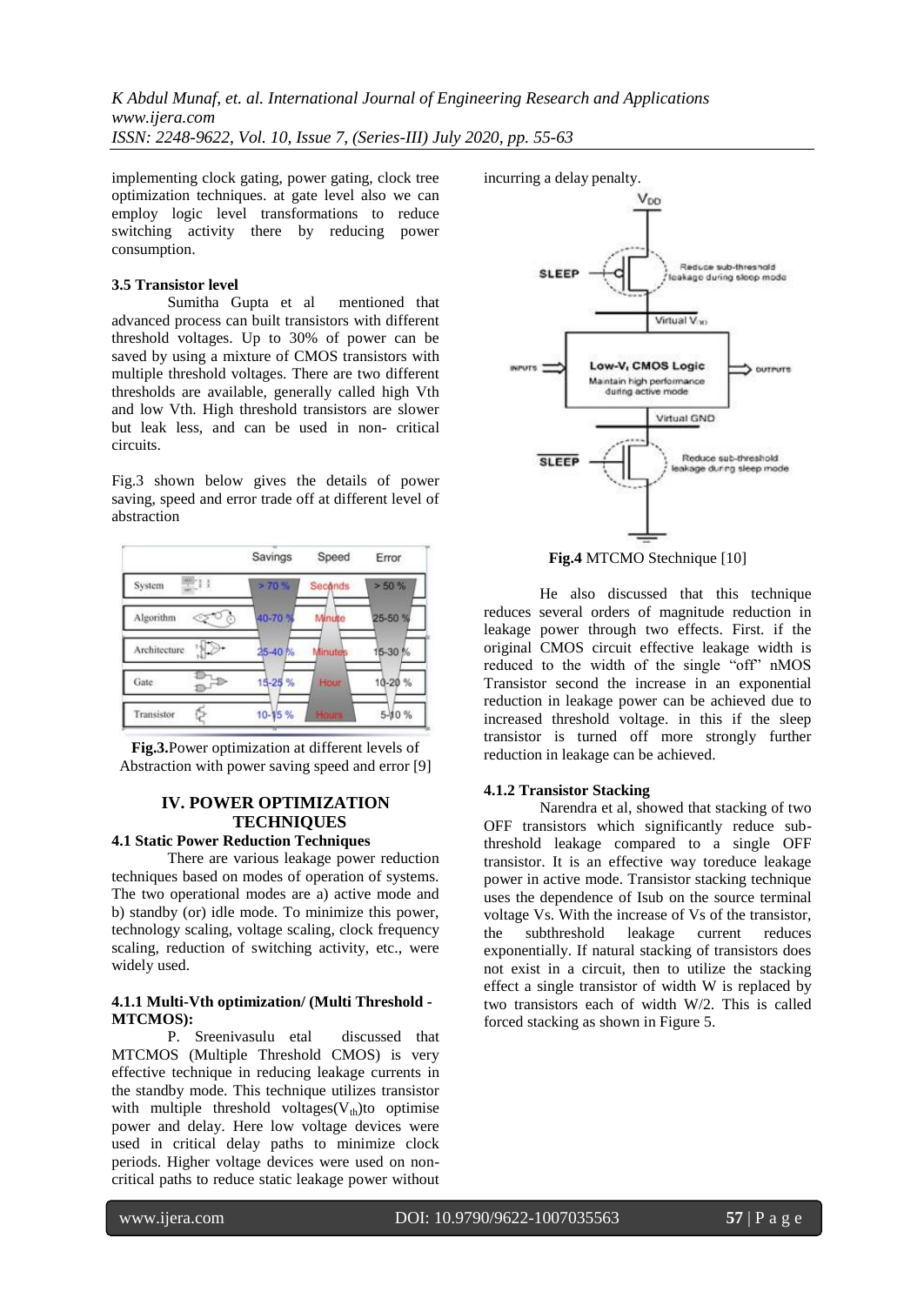

**Fig.5** Forced Stacking Circuit

#### **4.1.3 Sleepy Stack Approach**

J.C. Park et al, described a sleepy stack technique which combines the sleep transistor approach during active mode and the stack approach during standby mode. In this technique, forced stacking is first implemented. Then to one of the stacked transistors a sleep transistor is inserted in parallel. Thus, during active mode, the sleep transistors are on thereby reducing the effective resistance of the path. This leads to reduced propagation delay during active mode as compared to the forced stacking method. During standby mode, the sleep transistor is turned off and the stacked transistor suppresses the leakage power. Figure 6 shows the circuit of a sleepy stack inverter, where the S and S' are sleep control signals.



**Fig.6** sleepy stack inverter circuit

#### **4.1.4 Sleepy Keeper Approach**

Ajay Kumar dadoria et al proposed sleepy keeper approach. In this approach two extra transistors are used in parallel with sleep transistor. Over the pull up network we are using MOS transistor which is drive by the feedback of the output circuit and PMOS transistor in pull-down network. In this technique two transistors are connected in parallel with sleep transistor. Above the pull up network NMOS transistor is used. For this input is given from the feedback of the output circuit. PMOS transistor is used in pull down network. It maintains proper output logic since it is using feedback technique and here we can use

higher Vth transistors for further reduction of static power.



**Fig.7.** Two input NAND gate with sleepy keeper technique [13]

Then Ajay Kumar dadoria et al proposed Modified galeor with sleepy with low and high Vth transistors. in this the modifications are the gate of NMOS and PMOS galeor transistor has been connected to the drain and instead of using low Vth NMOS galeor transistors high Vth transistors are used. in this approach proper voltage swing is achieved by changing the position if inputs of galeor transistors and applying high threshold to sleep transistors. This advantage achieved by this technique.



**Fig.8** NAND gate with galeor with sleepy approach

#### **4.1.5 Lector approach**

Narender Hanchate et al, proposed a novel technique called LECTOR (Refer Fig. 6) for reducing leakage power in CMOS circuits. He introduced two leakage control transistors(LCT) a PMOS and NMOS within the logic gate. The gate terminal of each LCT is controlled by the source of the other. In this arrangement, one of the LCT"s is always near its cut off voltage for any input combination. This increases the resistance of the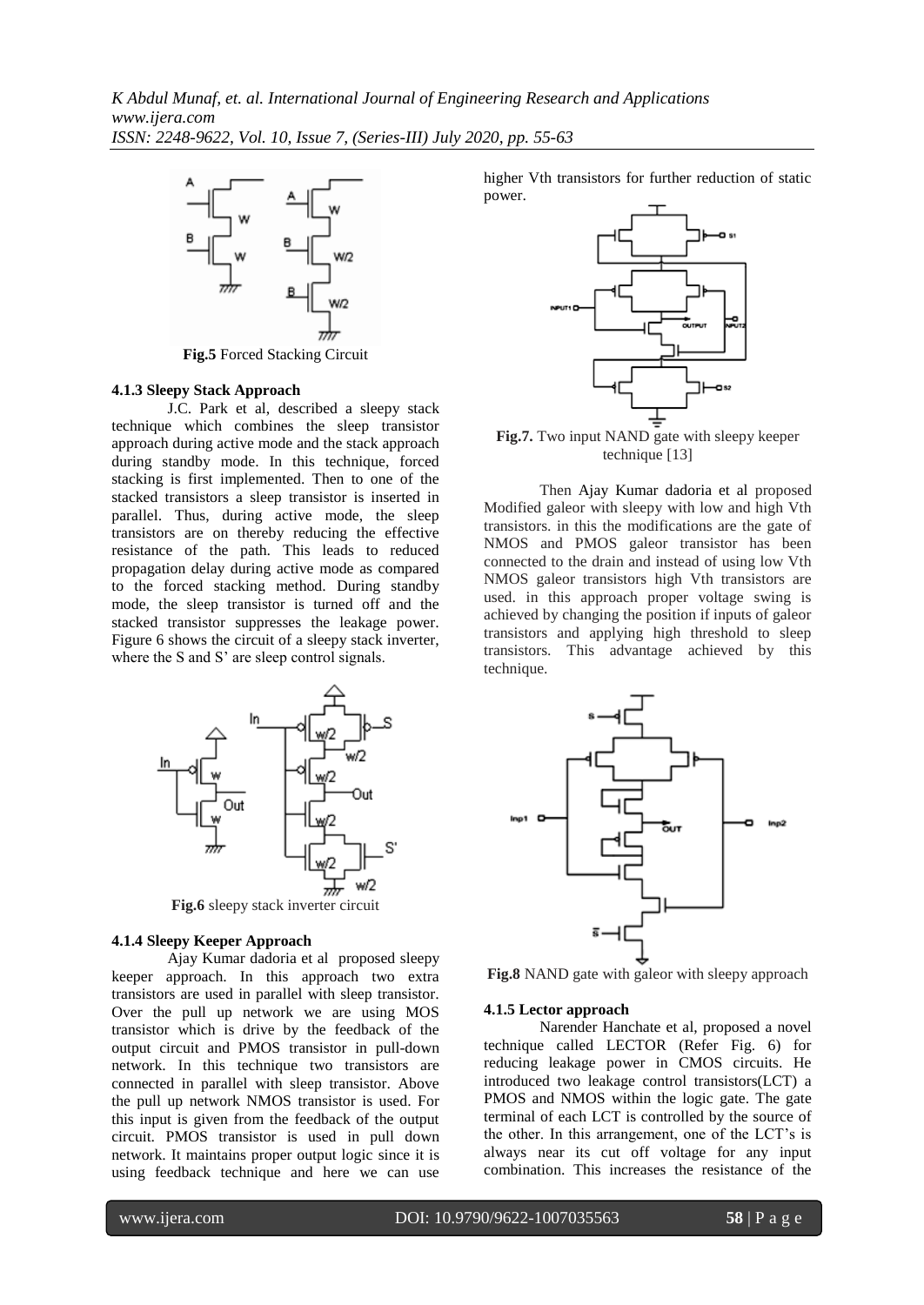path from Vdd to ground leading to significant decrease in leakage currents. This technique works effectively in both active and idle states of the circuit, resulting in better leakage reduction. The experimental results indicate an average leakage reduction of 79.4% for MCNC "91benchmark circuits.



**Fig.9** LECTOR technique

## **4.1.6 Body Bias Technique**

Xin He Al-Kadry et.al, proposed a novel concept to control power dissipation in VLSI processors. This paper emphasizes on adaptive leakage control using body bias technique to reduce the power dissipation of the 65 nm MOS devices. Through adding forward body biasing, the leakage is reduced in sub-100 nm CMOS devices (unlike above-100 nm devices) while slightly increasing the signal propagation delay. For the conditions where the circuit does not use up the entire clock cycle, this slack can be used to reduce the power dissipation without any loss in performance. The fact that the circuit delay remains less than the clock period provides the opportunity to reduce power consumption of VLSI circuits. The objective is to change the voltage of the body bias to reduce leakage, allowing the circuit to consume less power whenever the clock edge can be met as detected beforehand.



Fig.10 Body connections of MOS devices [15]

#### **4.2 Dynamic Power Optimization Schemes 4.2.1 Clock gating**

Dushyant Kumar Soni et al proposed clock gating which reduces dynamic power dissipation. in typical synchronous circuit such as general-purpose microprocessor, only some portion of the circuit is active at a given time. Hence by making remaining portion idle the power consumption can be reduced. one way is to masking the clock going to idle portion. He proposed a new scheme for the same purpose by using tri state buffer and gated logic is used which is designed by the combination of double gated with bundled inputs respectively.



The power is saves in such a way that if target device clock is ON the controlling devices clock is OFF and vice versa in this technique the clock and dynamic power is saved during negative edge of clock as this technique is designed for positive edge. This technique by implementing on synchronous circuits power is saved up to 20% and also reduces the hardware complexity.

#### **4.2.2 Dual VDD**

V.Sai Sri Harsha discussed A Dual VDD Configuration Logic Block and a Dual VDD routing matrix is shown in figure.12. In this technique the supply voltage of t e logic and routing blocks are programmed to reduce the power consumption .it can be done by assigning low-VDD to non-critical paths in the design. But whenever two di ferent supply voltages co- exist, static current flows at the interface of the VDDLv part and the VDDH part. Level converters can be used to up convert a low VDD to a high VDD.



**Fig.12** Dual VDD architecture[16]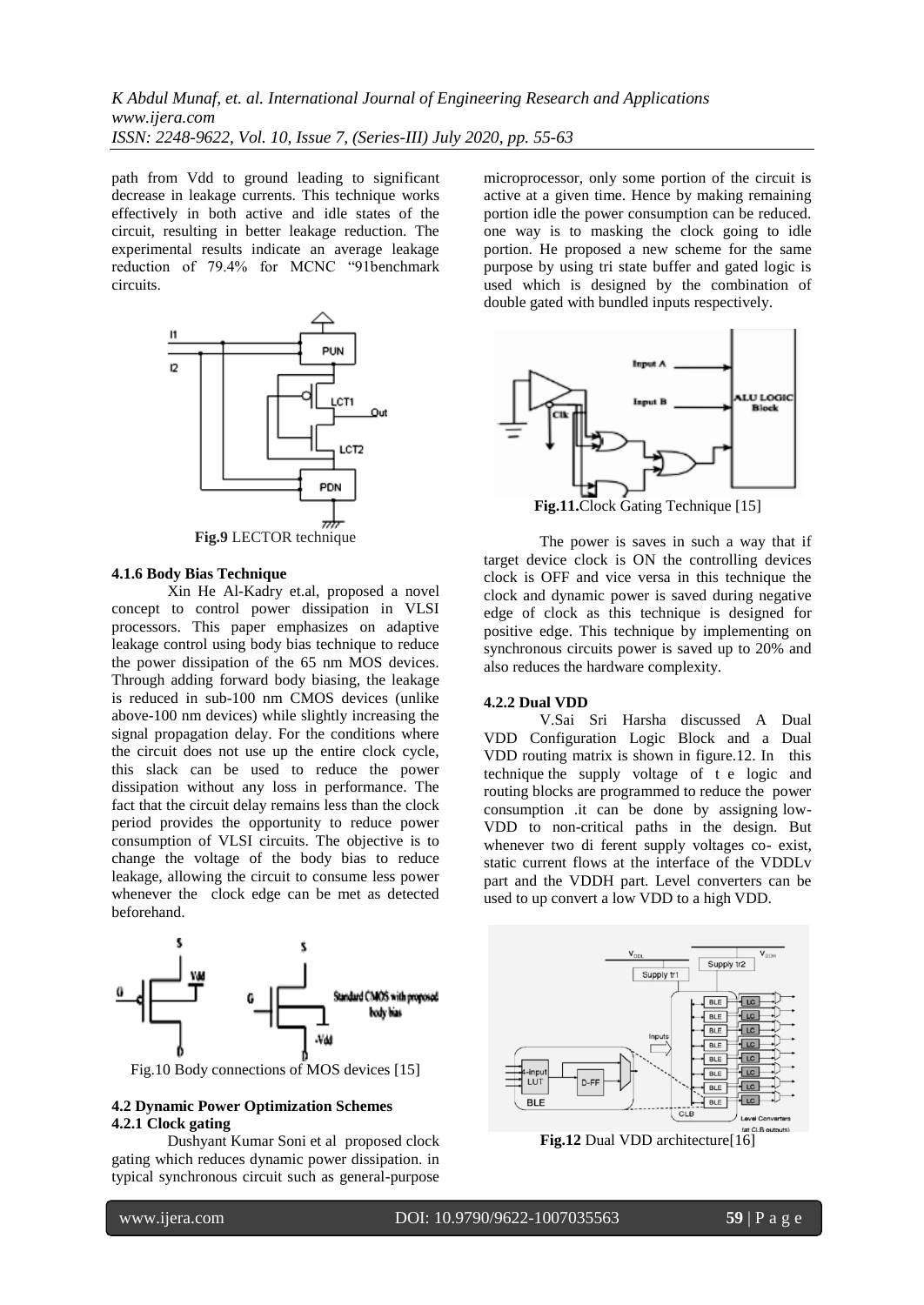### **4.2.3. Clustered Voltage Scaling (CVS)**

Siva kumar et al discussed that this technique power can be optimised without compromising circuit performance by making use of two supply voltages. Gates in the critical path are run at the lower supply, as shown in Fig. 9. To minimize the number of interfacing level converters needed, the circuits which operate at reduced voltages are clustered leading to clustered scaling. Here only one voltage transition is allowed along a path and level conversion takes place only at flipflops.



#### **4.2.4. Dynamic Voltage and Frequency Scaling (DVFS)**

Siva Kumar et al discussed that many circuits have time varying performance requirements in such cases the power can be saved by reducing the clock frequency to a sufficient level to complete the task on schedule then reducing the voltage to that level. This is called dynamic voltage frequency scaling (DVFS). Fig.15 shows DVFS technique to save power. This technique can be implemented by proper controlling program.



#### **4.2.5. Adaptive Voltage Scaling (AVS)**

This is an extension of DVFS where the control loop is used to adjust voltage and frequency for changing work load. The AVS loop regulates processor performance by automatically adjusting the output voltage of the power supply to compensate for process and temperature variation in the processor. When compared to open loop voltage scaling solutions like Dynamic Voltage Scaling (DVS), AVS uses up to 45% less energy as shown in Fig10. AVS is a system level scheme that has components in both the processor and power supply.



**Fig.15** Comparisons of fixed voltage, DVS and AVS energy saving in a processor.

## **V. ADVANCED POWER OPTIMIZATION TECHNIQUES Adiabatic Switching**

Bhuvana et al discussed that an adiabatic switching is an alternative solution to reduce power dissipation in the digital logic shown in the Fig.12. Adiabatic offers reuse of energy stored in the load capacitor, rather than discharging the load capacitor to the ground and wasting this energy. Operations of adiabatic logic circuits are based on some basic rules such as never turn on a transistor when there is a voltage potential between the source and drain terminals, and never suddenly change the voltage across any of the transistor. The adiabatic logic is widely known as ENERGY RECOVERY CMOS logic as it uses reversible logic to conserve energy.

The energy stored in the output gets retrieved by reversing the current source direction.

Here, the constant current source is used to charge the load capacitance not a constant voltage source as used in the case of conventional CMOS circuits. Where, R represents the on resistance of PMOS network.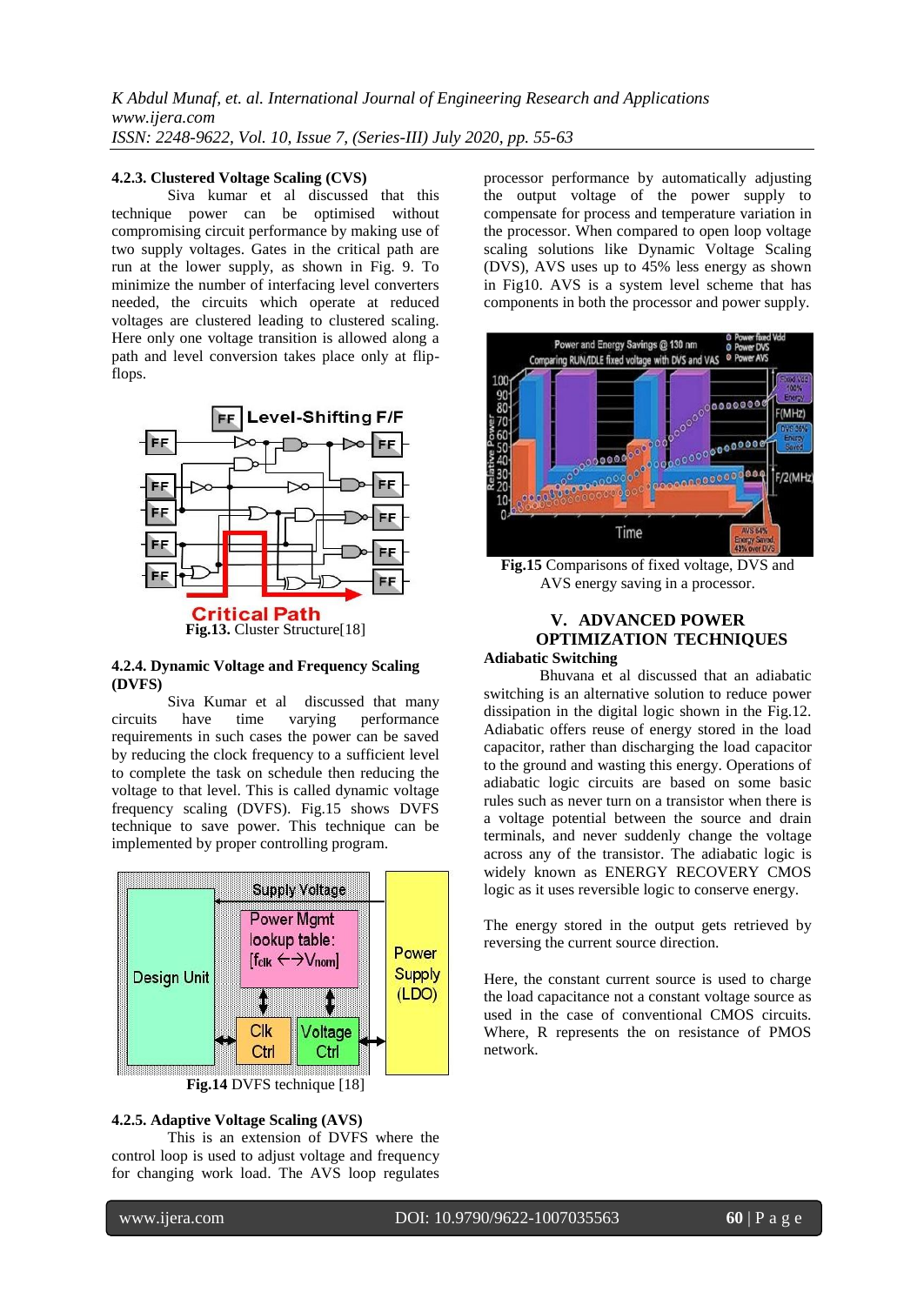

**Fig. 12** Adiabatic Switching Circuit.

The constant current power supply is capable of retrieving the energy back from the circuit. Thus, adiabatic logic circuits require nonstandard power supplies with time varying voltages such as pulsed power supplies. To meet today's power requirement, most research has focused on building adiabatic logic, which is a promising design for low power applications at present.

### **Classification of Adiabatic logic families**

Adiabatic logic is broadly classified into two categories. They are partially adiabatic logic and fully adiabatic logic.

## **I. Partially Adiabatic logic**

In partially adiabatic or Quasi adiabatic circuits, some charge gets transferred to the ground i.e. some heat is dissipated. Hence a part of the energy is only 4255being able to recover, but these circuits are easy to implement as compared to fully adiabatic logic circuits.

Some partially adiabatic logic families are: -

- 1. Efficient Charge Recovery Logic (ECRL)
- 2. 2N-2N2P Adiabatic Logic
- 3. Positive Feedback Adiabatic Logic (PFAL)
- 4. Clocked Adiabatic Logic

## **II. Fully Adiabatic**

In fully adiabatic circuits, all the charges on the load capacitance gets recovered and feedback to the power supply. Due to which fully adiabatic circuits become slower and complex as compared to partial adiabatic circuits.

Some fully adiabatic logic families are: -

- 1. Pass Transistor Adiabatic Logic (PAL)
- 2. Two Phase Adiabatic Static CMOS Logic
- (2PASCAL)
- 3. Split-Rail Charge Recovery Logic (SCRL).

Yet some complexities in adiabatic logic design perpetuate. Two such complexities, for instance, are circuit implementation for time-varying power sources needs to be done and computational implementation by low overhead circuit structures needs to be followed.

There are two big challenges of energy recovering circuits; first, slowness in terms of today's standards, second it requires  $\sim$  50% of more area than conventional CMOS, and simple circuit designs get complicated.





Fig .13 shows the comparision of performance of different adiabatic logic adder circuits with traditional CMOS adder circuits for different full adder circuits. Y.sunil gavaskar reddy et al implemented and their analysis shows that designs based on adiabatic principle gives superior performance when compared to traditional approaches in terms of power even though their transistor count is high in some circuits. So for low power and ultra low power requirements adiabatic logic is an effective alternative for traditional CMOS logic circuit design.

## **VI. CONCLUSION**

In this paper we presented various power optimization techniques almost in all levels of design. It can be concluded that the important performance parameters such as dynamic power, leakage power, propagation delay and the PDP are strongly inter related.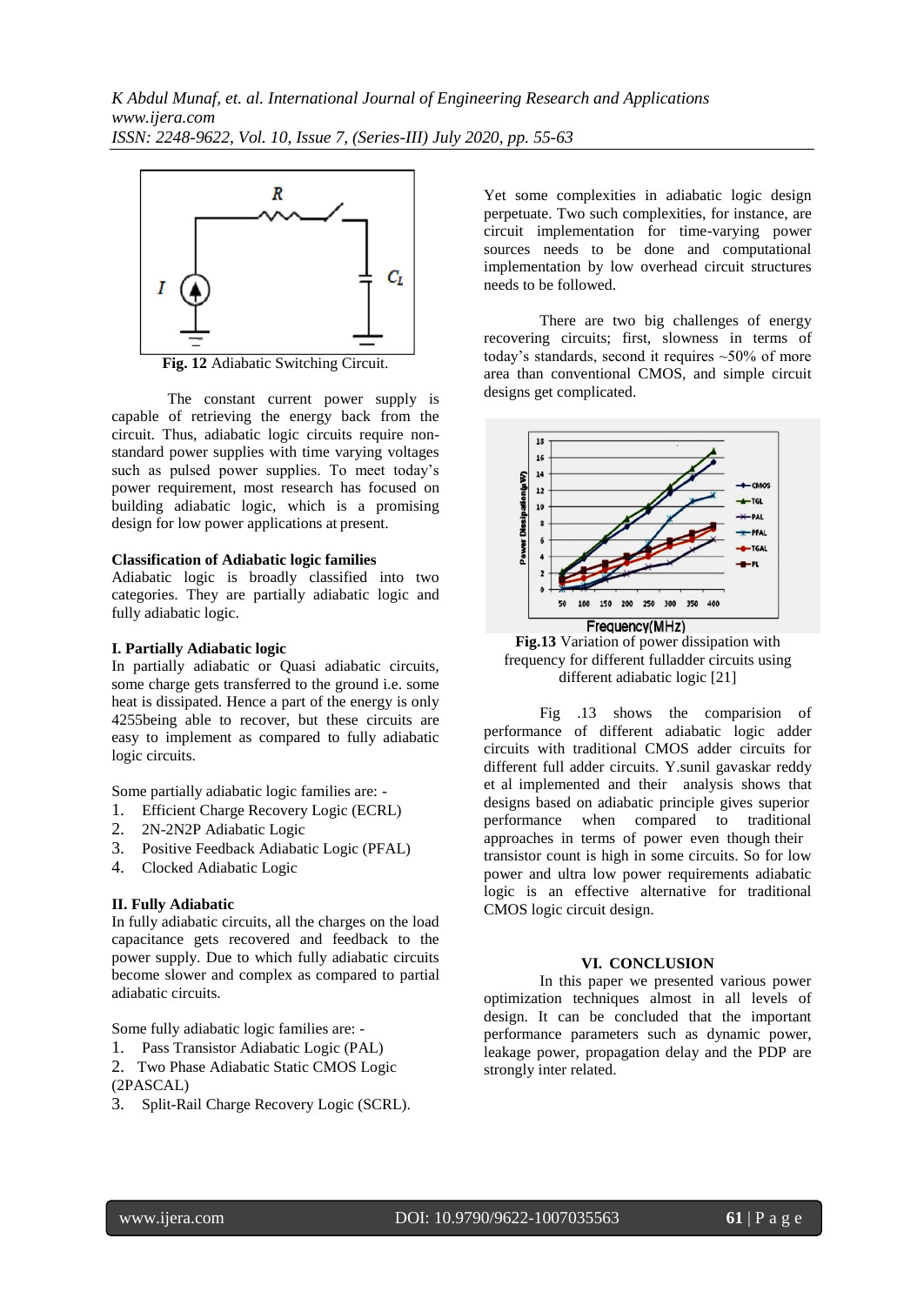| Table.1 Advantages and Disadvantages of Power Optimization Techniques |                                             |                                     |
|-----------------------------------------------------------------------|---------------------------------------------|-------------------------------------|
| Technique                                                             | Advantages                                  | Disadvantages                       |
| <b>MTCMOS</b>                                                         | Power efficient with no effect on speed     | More area                           |
| Transistor                                                            | Easy to implement, leakage saving, easy to  | Propagation delay increases         |
| <b>Stacking</b>                                                       | Fabricate                                   |                                     |
| Sleepy stack                                                          | Single threshold transistors, less delay    | Needs to control circuits, area     |
|                                                                       | compared to transistor stacking             | increases, less power savings       |
| <b>LECTOR</b>                                                         | Control circuit is not required. Best power | Delay increases                     |
|                                                                       | savings in both the modes of operation      |                                     |
| Body bias                                                             | More power savings                          | Complexity in implementation        |
| Clock gating                                                          | Medium power savings, less effect on speed  | Complexity in implementation        |
| Dual $V_{dd}$                                                         | Medium power savings                        | Effects on speed, control circuitry |
|                                                                       |                                             | is required                         |
| <b>DVFS</b>                                                           | More power savings                          | Complexity in implementation        |
| Adaptive voltage                                                      | Efficient in power savings,                 | Effects in speed                    |
| scaling                                                               | Improves performance compared to DVFS.      |                                     |
| Adiabatic                                                             | More power savings                          | More area                           |

Optimization of one parameter needs trade-off of other 3 parameters. To meet today"s power requirement, most research has focused on building adiabatic logic, which is a promising design for low power applications. We can say here that adiabatic approach is advanced technique for power reduction and it is giving better results than conventional methods. Domino logic is mainly applied to have high speed operation. For this also there are many reduction techniques and observed than power can be save for this logic also. Finally, we can conclude that this study provides an appropriate choice for power optimization techniques technique for a specific application by a VLSI circuit designer.

#### **REFERENCES**

- [1]. Varsha Bendre & Dr.A.K.Kureshi, (2015)," An Overview of Various Leakage Power Reduction Techniques in Deep Submicron Technologies", proceedings of International Conference on Computing Communication Control and Automation, pp 992 -998.
- [2]. Ing-Chao-Lin, Chin-Hong-lin, & Kuan-Huili, (Jan 2013), "Leakage and aging optimization using Transmission gate-based technique", IEEE Transactions on Computer aided design of integrated circuits and systems, vol.32.
- [3]. Deepak kumar & Naveen Tiwari (march 2015)" VLSI Designs for Low Power Applications", Intl J Engg Sci Adv Research, vol.no.1, pp  $71 - 75$ .
- [4]. Akanksha Dixit, (2016)," Transistor Leakage Mechanisms and Power Reduction Techniques in CMOS VLSI Design", International Journal of Advanced Research in Computer and Communication

Engineering, Vol.5, pp  $102 - 105$ .

- [5]. N. B. Romli, K. N. Minhad, M. B. I. Reaz & Md. S. Amin" An Overview of Power Dissipation And Control Techniques in CMOS Technology", Journal of Engineering Science and Technology, Vol.3, pp.364 -382
- [6]. Qiaing Tong, Ken Choi & Jun Dong Cho (2014) "A Review on System Level Low Power Techniques". Proceedings of international SoC Design conference.
- [7]. Chethan Sharma "Low Power at Different Levels of Vlsi Design and Clock Distribution Schemes" Int. J. Comp. Tech. Appl., Vol 2 (1), 88-93 ISSN: 2229-6093
- [8]. Ambily Babu, (November-2014)," Power Optimization Techniques at Circuit and Device Level in Digital CMOS VLSI – A Review" International Journal of Engineering Research & Technology (IJERT) IJERT , Vol.3 Issue 11,
- [9]. Sumitha Gupta & Sukanya Padave, (March 2016),"Power Optimization for Low Power VLSI Circuits"International Journal of Advanced Research in Computer Science and Software Engineering, Vol. 6, No.3, pp96 – 99.
- [10]. P. Sreenivasulu, P. khadar khan, Dr. K. Srinivasa Rao & Dr. A. VinayaBabu (July 2013)" Power Scaling in CMOS Circuits by Dual Threshold Voltage Technique" International Journal of Engineering and Innovative Technology (IJEIT) Volume 3, Issue 1.
- [11]. S. Narendra, S. Borkar, V. De, Antoniadis& A. Chandrakasan, (August 2001), "Scaling of Stack effect and its Application for